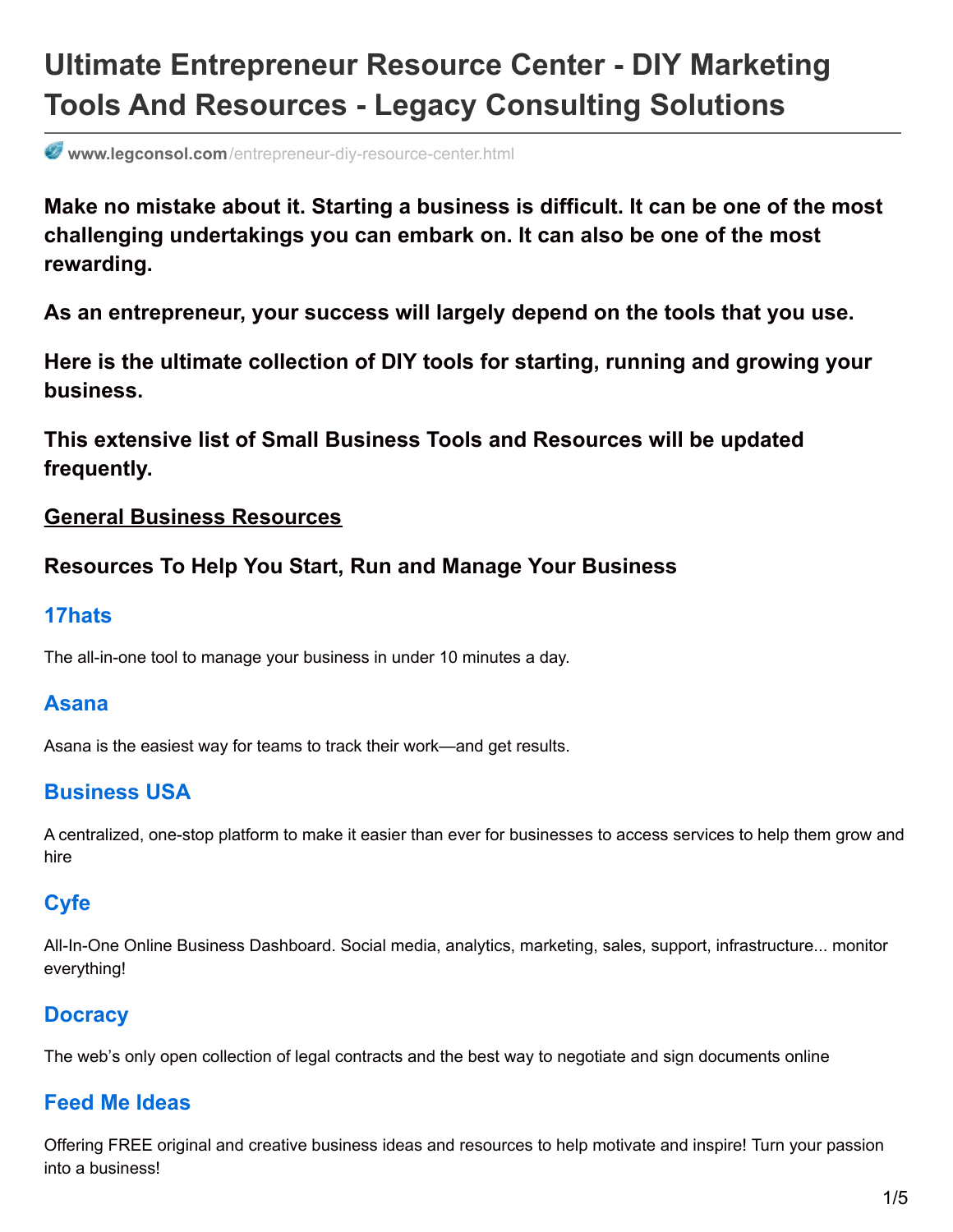# **Freelance Hourly Rate [Calculator](https://offers.hubspot.com/thank-you/freelance-hourly-rate-calculator?inc-salary=75000&inc-work-days=5&inc-work-hours=5&inc-vacation-days=30&inc-sick-days=5&inc-holidays=7&inc-billable-rate=75&exp-office-space=200&exp-web-hosting=100&exp-internet=840&exp-pm-tools=960&exp-mkt-software=2400&exp-ad-spend=5000&exp-acct-software=360&exp-acct-fees=600&exp-medical=1800&exp-travel=5000&exp-tech=2000&exp-retirement=11000&exp-taxes=6000&exp-miscellaneous=500)**

Never undercharge for your valuable time again.

### **[Freelancers](https://www.freelancersunion.org/) Union**

Building a better future for the independent workforce

### **G [Suite](https://gsuite.google.com/)**

All you need to do your best work, together in one package that works seamlessly from your computer, phone or tablet.

# **[Grammarly](https://www.grammarly.com/)**

Make sure everything you type is easy to read, effective, and mistake-free

# **[Hubspot](https://www.hubspot.com/products/crm) CRM**

Organize, track, and grow your pipeline.

### **[Infogram](https://infogr.am/)**

The easiest way to design and share interactive data visualizations. All within minutes.

### **Invoice [Generator](https://invoice-generator.com/#/1)**

Make beautiful invoices with one click

#### **[IRS](https://www.irs.gov/)**

The nation's tax collection agency and administers the Internal Revenue Code enacted by Congress

### **[Launch](http://launchtothrive.com/) To Thrive**

Free Business & Legal Resources for Entrepreneurs and Startups.

# **[Paypal](https://www.paypal.com/us/webapps/mpp/home)**

An open digital payments platform committed to democratizing financial services and empowering people and businesses to join and thrive in the global economy

# **SBA [Business](https://www.sba.gov/tools/business-plan/1) Plan Tool**

Are you interested in starting a business? Creating a business plan is one of the most important steps you will take.

### **[SiteGround](https://www.siteground.com/affiliates)**

Web hosting is our craft. Latest speed technologies are our passion. Unique security solutions are our specialty.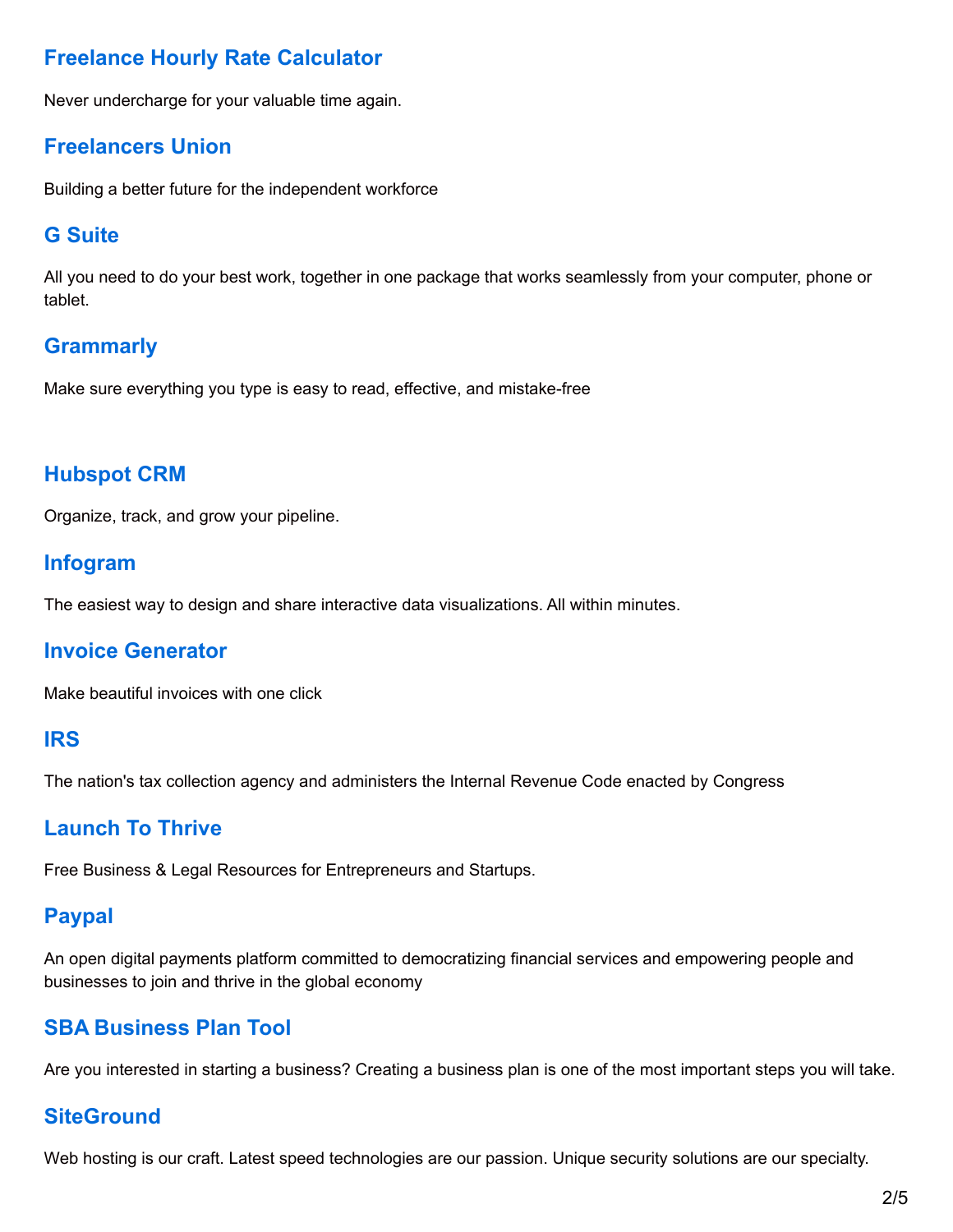Amazing technical support is our pride.

# **[SquareSpace](https://www.squarespace.com/)**

Beautiful products to help people with creative ideas succeed.

# **[Shopify](http://1.shopifytrack.com/aff_c?offer_id=2&aff_id=20159)**

An ecommerce platform made for you

### **[Ubersuggest](https://ubersuggest.io/)**

Take your keyword research to the next level with tons of keyword ideas for SEO, PPC and your next content marketing campaign.

# **[Weebly](http://www.shareasale.com/r.cfm?B=366125&U=1471655&M=37723&urllink=)**

A complete platform that allows anyone to start and grow an online business with curated website templates, powerful ecommerce and integrated marketing.

### **[WIX](http://www.wix.com/)**

Beauty and advanced technology united to create your stunning website. It's easy and free.

### **[WordPress](https://wordpress.org/)**

Open source software you can use to create a beautiful website, blog, or app.

### **Amplification Resources**

### **Resources To Expand Your Audience and Grow Your Exposure**

### **[Adobe](https://spark.adobe.com/) Spark**

Create impactful social graphics, web stories and animated videos

### **[Canva](https://www.canva.com/)**

### **[CoPromote](https://goo.gl/jPjICu)**

We're a Network of Publishers Recommending One Another

# **Flat [Icon](http://www.flaticon.com/)**

The **largest database** of free icons available in PNG, SVG, EPS, PSD and BASE 64 formats.

# **[Free](http://www.freepik.com/) Pix**

**Graphic resources for everyone**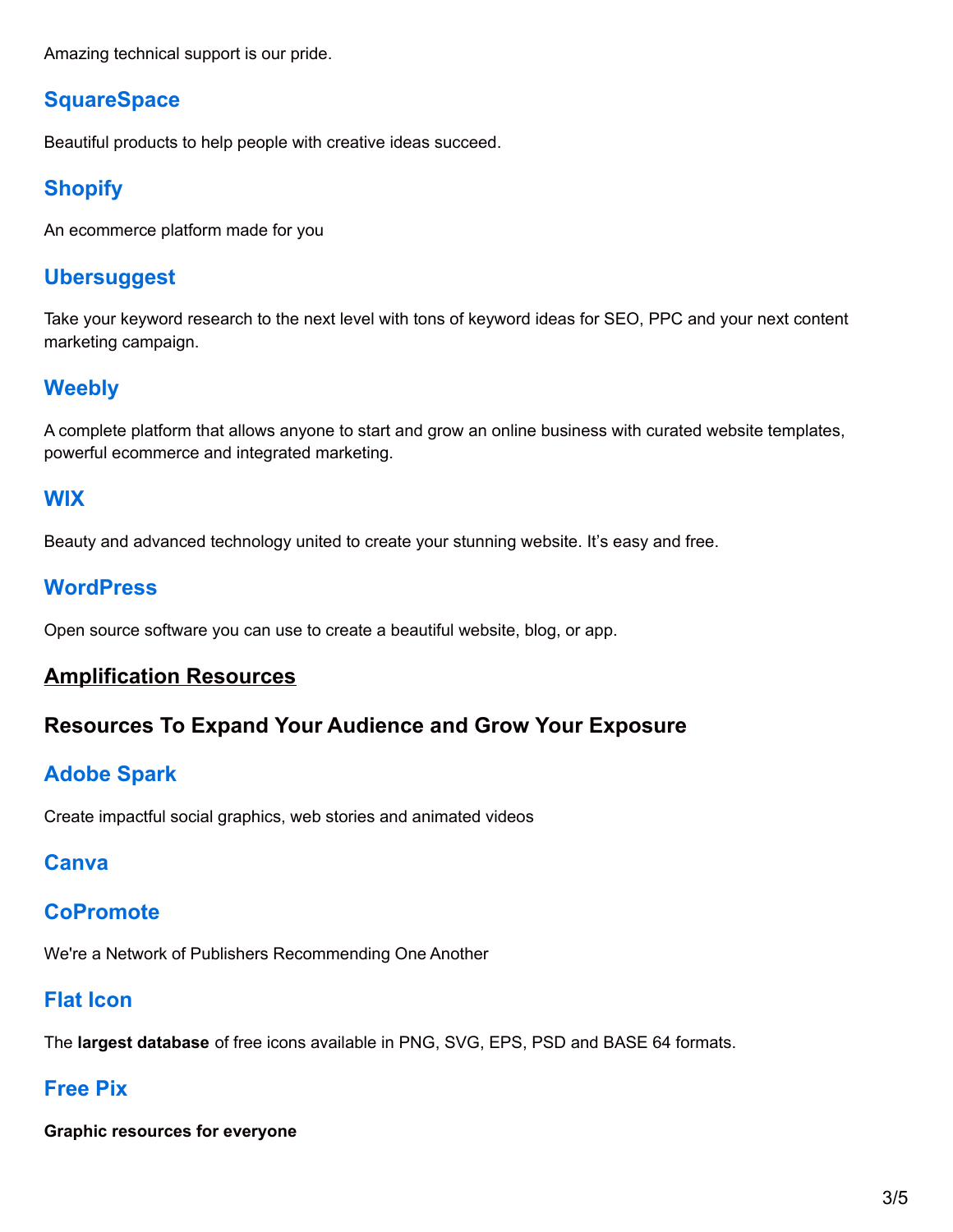# **Help A [Reporter](https://www.helpareporter.com/) Out**

HARO provides journalists with a robust database of sources for upcoming stories and daily opportunities for sources to secure valuable media coverage.

# **[Pexels](https://www.pexels.com/)**

Best free stock photos in one place.

# **[Pixabay](https://pixabay.com/)**

Free images and videos you can use anywhere

# **[Pixeden](http://www.pixeden.com/free-design-web-resources)**

Premium Design & Web Resources

### **[Splash](http://www.splashbase.co/) Base**

Search & discover free, hi res photos & videos

#### **[Sumo](https://sumome.com/) Me**

Proven site-growing solutions to help you get more traffic, build a following and track your success every step of the way.

# **[UnSplash](https://unsplash.com/)**

Free (do whatever you want) high-resolution photos.

#### **Conversion Resources**

# **Resources For Converting Visitors Into Customers into Fans**

### **[Aweber](https://www.aweber.com/)**

All the tools you need to send emails the right way.

# **[Bit.ly](https://bitly.com/)**

Measure your links with Bitly, the world's leading link management platform

# **[Expertise.tv](https://expertise.tv/?ac=d8aed7804fa3)**

Grow Your Coaching Business. Profitably. With Webinars, Social Media, Email & More All From One Platform

# **[Mailchimp](https://mailchimp.com/)**

Send better email. Sell more stuff.

# **[Mailer](https://www.mailerlite.com/invite/8d4b3ab37f885) Lite**